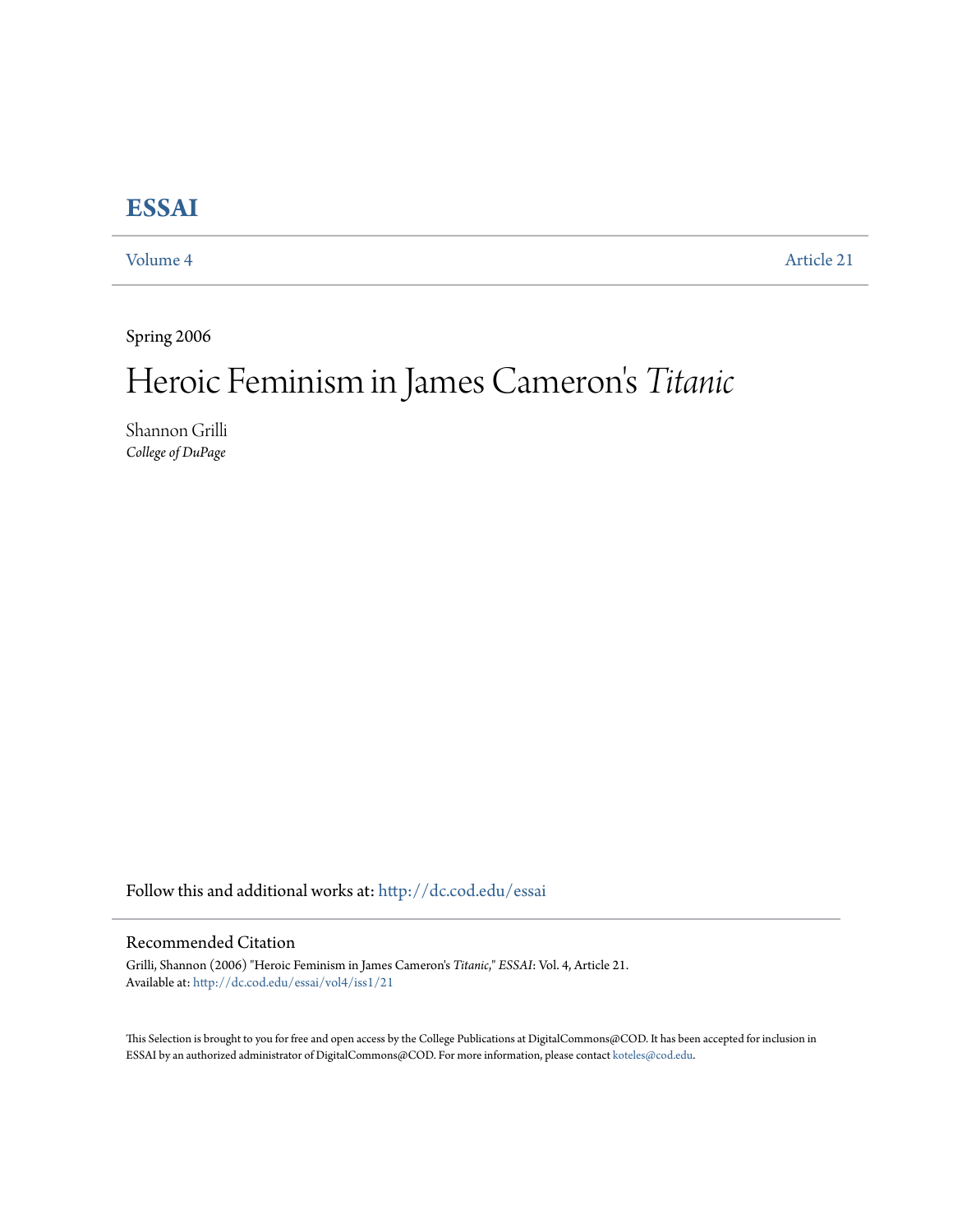Heroic Feminism in James Cameron's *Titanic*

#### by Shannon Grilli

### (Honors English 1154)

The Assignment: This paper examines the mythic archetypes in the James Cameron film *Titanic* as they are presented in Linda Seger's essay, "Creating the Myth".

ccording to Linda Seger in her essay *Creating the Myth*, "Myths are the common stories at the root of our universal experience. […] underneath it all, it's the same story, drawn from  $\blacktriangle$  the same experiences  $[...]$  – and the most successful films contain these universal coording to Linda Seger in her essay *Creating the Myth*, "Myths are the common stories the root of our universal experience. [...] underneath it all, it's the same story, drawn from the same experiences [...] – and the mo enormous box office success; for the archetypal characters that Seger describes in her essay are readily apparent in the James Cameron film. The film's basic storyline, when viewed in comparison to Seger's list of "story beats" (318-321), can be said to almost completely adhere to her definition of the traditional "hero myth", though it also incorporates many elements of what she has termed the "healing myth". When viewed in this light, *Titanic* becomes much more than a simple film about tragic lovers aboard a doomed ocean liner. Instead, it may be described as one woman's heroic journey toward independence and spiritual rebirth.

Cameron does manage to make his version of the hero myth unique, however, for while audiences have generally been conditioned to expect a male character as the subject of such epic story telling, the hero in this case is not only of the "gentle" sex, but is the very model of femininity and womanly virtue for the time period in which the film is set. The delicate breeding, refined manners and subordinate mannerisms that are outwardly personified by the character of Rose DeWitt Bukater seem at first to make her more comparable to the "damsel in distress" role of the female that is so stereotypical of the genre itself. Indeed, because of the stigma associated with such a character, it is conceivable that many may overlook the valiant nature of the role played by Kate Winslet, and would instead crown Leonardo DiCaprio's character, Jack Dawson, as the champion of the story. After all, Jack seems to better epitomize what we have come to expect from a heroic underdog. He comes from an impoverished background, receives his call to adventure and overcomes obstacles to win the "princess". He even has his own "helper" in the form of Molly Brown, who guides him through the hostile and exclusive atmosphere of the upper-class dinner party. But for all the traits Jack seems to share with the classic hero, he arguably remains, in the end, a character too static and consistent in his attitudes and behaviors to have experienced the kind of transformation that is imperative in Seger's definition. The Jack we meet in the beginning of the film is, essentially, the same Jack who perishes in the icy ocean at the end of the film. In the end, it is Rose who undergoes the greater metamorphosis as she completely re-evaluates the course of her life, and totally redefines herself.

In her breakdown of the basic structure of the "hero myth", Linda Seger claims that, "In most hero stories, the hero is introduced in ordinary surroundings, in a mundane world, doing ordinary things" (318). When we first meet the young Rose she is preparing to board the Titanic; hardly a mundane activity for most ordinary people, but the audience can sense, thanks to her vocal ambivalence in relation to the ship's size, as well as her generally disenchanted facial expressions, that participating in such extravagant activities has become something of a routine in her young life. Her proper, yet somewhat curt behavior towards both her mother and her fiancé further illustrates what ordinary life is like for Rose, while it also begins to hint at her inner frustrations with her restrictive lifestyle. Thanks to voice over narration during this first scene, the audience comes to

1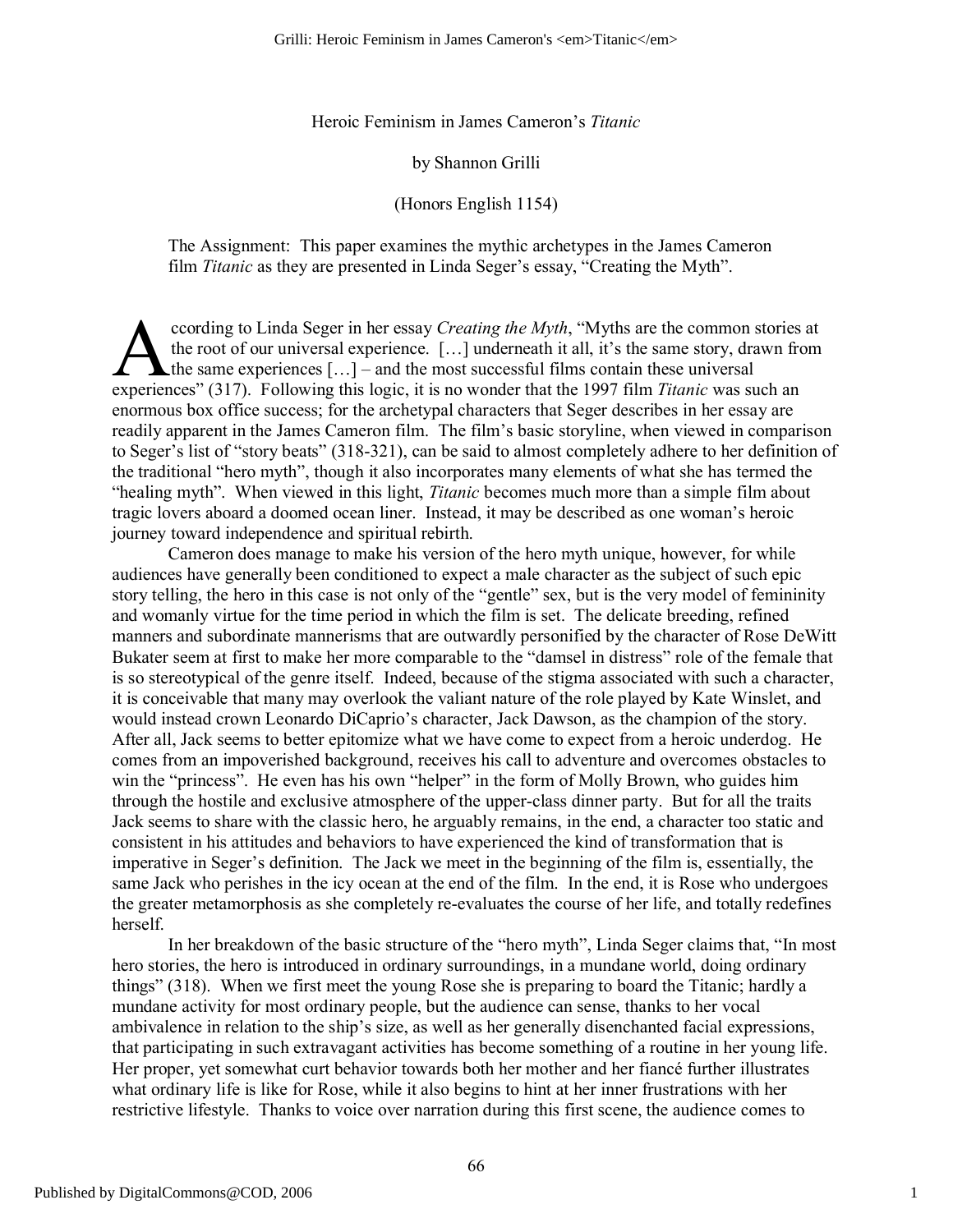understand that while outwardly Rose appears to be the shining example of a proper Edwardian lady, on the inside she is screaming to break free. Furthermore, in the film's early stages, other clues are given to suggest that Rose is struggling to push the boundaries assigned to her station in life. Her habit of smoking at the table, despite her mother's protest, and the way in which she demurely crosses the boundaries of tasteful conversation with her reference to Freud's theories regarding male genitalia, both hint that there is much more to Rose than meets the eye. The Rose that exists beneath the surface does not match the image projected to the world and therefore she is, as Seger would put it, "broken". The ship, then, becomes the vessel (no pun intended) by which she will make both a physical and mental journey towards healing. For as the ship sails into the ocean, it becomes an island removed from civilization and as such, is the best form of exile from the confines of society she could possibly hope for.

The catalyst, then, that will set her transformation into motion, must be her suicide attempt, for not only does it demonstrate the gravity of her mental anguish, but it introduces us to Jack, who will act as the main teacher or guide for Rose throughout the film. Love, as *Creating the Myth* points out, is "both a healing force and a reward" (321). The love that grows between Jack and Rose in the film is indeed important, for it serves as the emotional catalyst for the other transformations in her character. As important as love is in opening Rose's eyes to alternative possibilities, the life lessons she learns from Jack are ultimately the means by which she is able to break away from her former existence. The spitting scene, despite its comic relief, is significant in that it represents Rose's first attempt to bend the gender roles for appropriate behavior. Indulging in un-lady-like behaviors such as spitting, fantasizing about riding a horse with a leg on *each* side, and, later, learning how to swing an axe, all break the rules of etiquette that she is accustomed to and the bonds of conventional femininity begin to weaken. Furthermore, Jack helps her to overcome the boundaries of class division, whether through his brutally honest drawings, their journey to the third-class party (where she further participates in such un-lady-like behavior as drinking, smoking, and wild dancing) and even a journey into the boiler room and connecting cargo hold; this latter adventure bears a striking resemblance to the journey into hell or the underworld that factors prominently in so many classical and medieval epics.

Like any good hero, though, Rose has daunting obstacles to overcome in her quest for freedom and love, and she stumbles more than once. The scene immediately following her attempted suicide, in which Cal gives her the diamond necklace, serves as a powerful deterrent to any ideas she might have of leaving him. Wealth, or lack of it, is undeniably a major obstacle that Rose must learn to overcome, for as we come to know, Rose and her mother have no assets of their own, despite their lavish lifestyle, and Rose's marriage to Cal is the means by which they can maintain appearances. The symbolism attached to Rose being painfully laced into her corset by her caustic mother can hardly be ignored in this scene as she is once again imprisoned by societal expectations. This scene is countered later, after she makes the decision to stay with Jack and has her portrait drawn, not just without her corset, but without any clothes at all. She has, in theory, put herself on a level with the poor French women in his sketchbook, and her nudity is the emancipation of her body as well as her mind. Afterwards, the dress she wears for the rest of the film is the most unrestrictive of her costumes, and the color is not insignificant either, for lavender, as mentioned earlier, is a color her mother detests.

Rose's "black moment" occurs when Cal has Jack arrested for stealing the necklace and her trust of him is tested. For a time, it seems as though she might return to her old lifestyle, but her transformation has progressed too far and she can no longer tolerate the behavior of, nor buy into the mentality of upper-class society. She realizes her mistake, repents, and then embarks on the most physically challenging leg of her quest. This time, she is the one who must save Jack, and her transformation into a heroic figure finally shows itself. This is the point in which Seger would say she, "seizes the sword and takes possession of the treasure" (5), though in Rose's case, the "sword" is